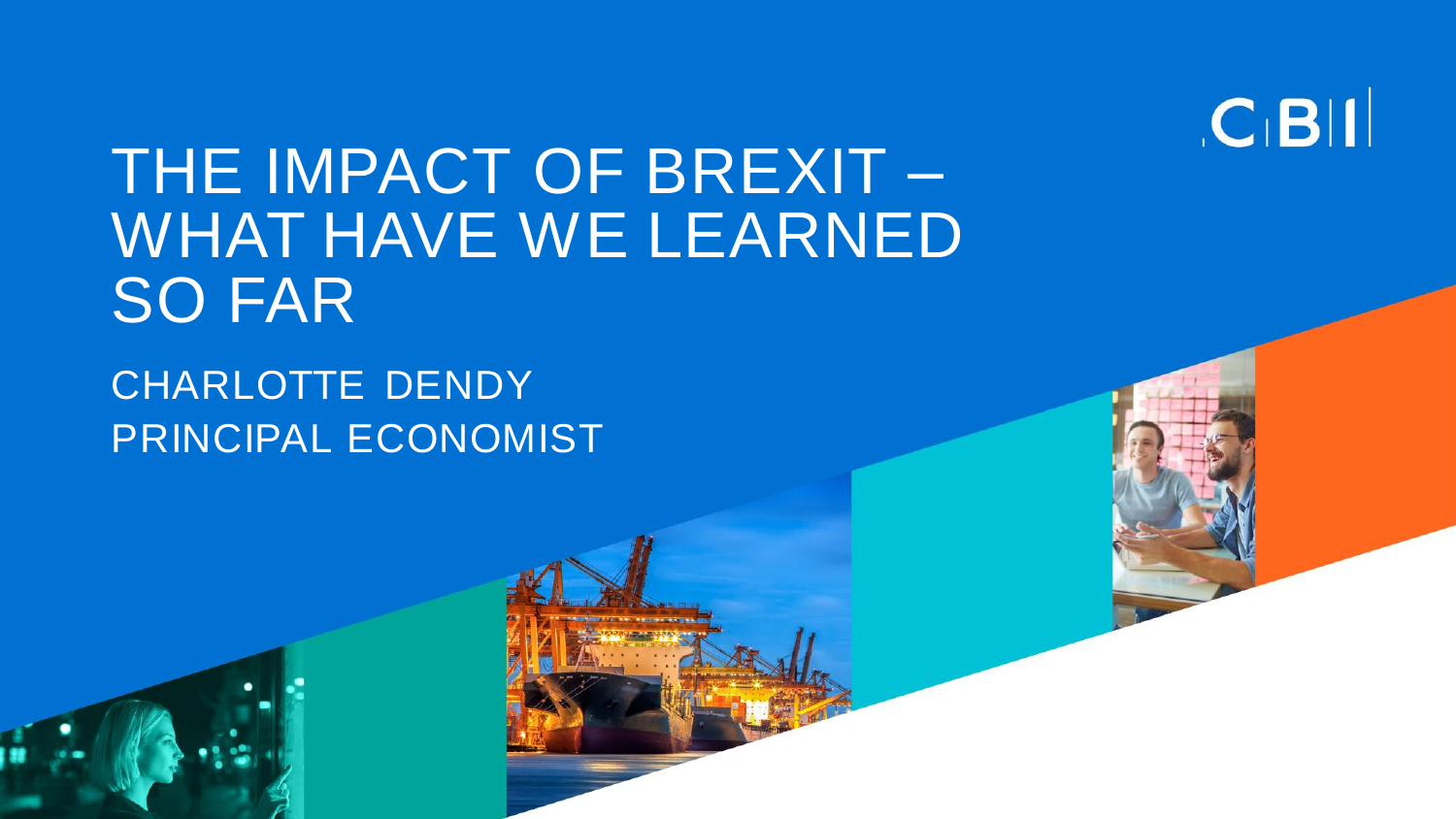#### THE TCA – THE BUSINESS VIEW

**Zero tariffs and zero quotas for qualifying goods**

**Annexes to reduce TBTs**

**Continued access to some EU programmes** 

**Grace period on agri-food and medicines in NI**

**Grace period on data**







Brexit deal grants UK temporary data adequacy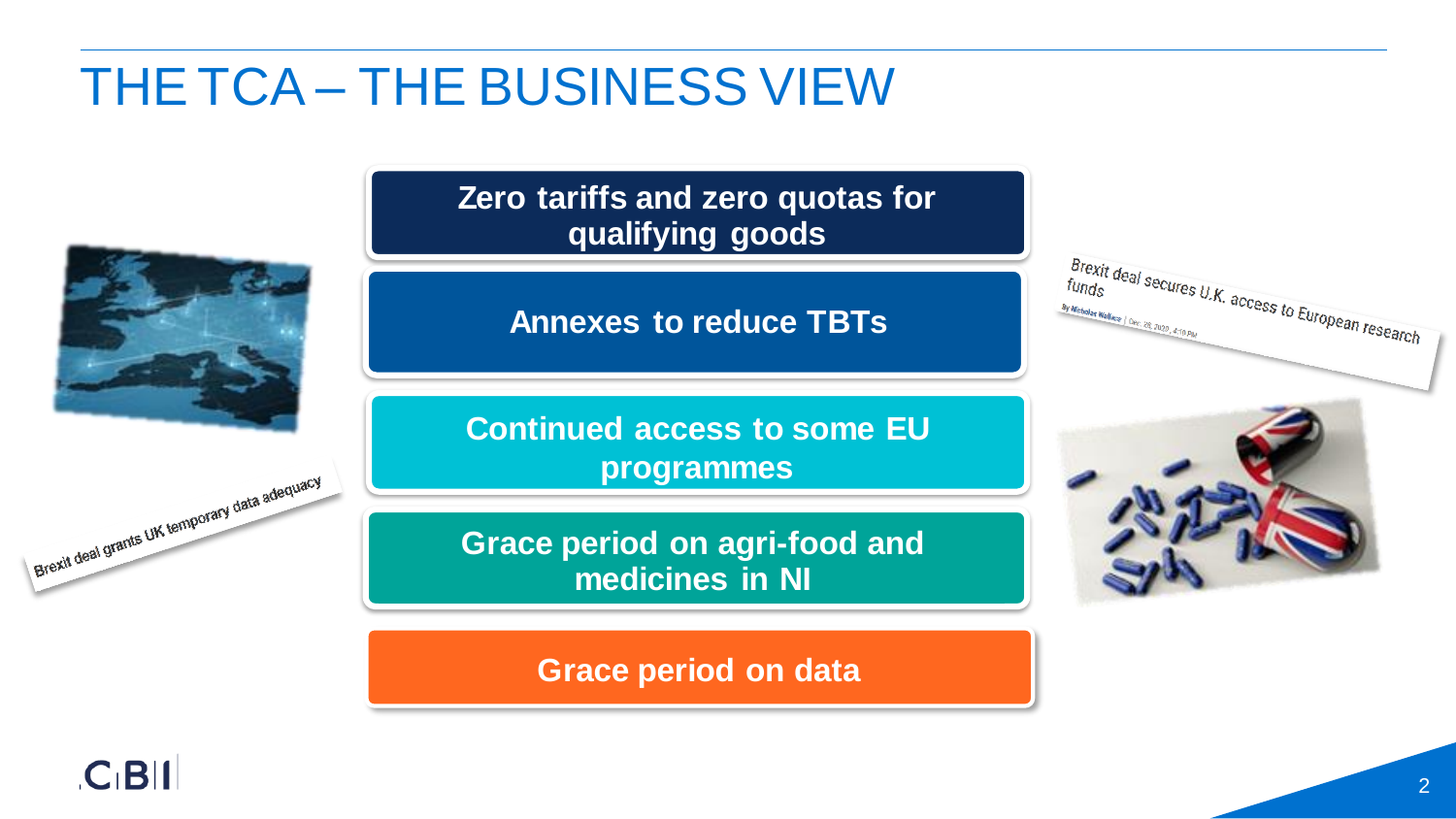### WHAT IS CBI SURVEY DATA TELLING US?

**ITS & DTS - Following the end of the transition period on 1st January 2021, is your business currently experiencing any of the following from the new UK-EU Trade & Cooperation Agreement? (% of respondents, top 10 issues)\***



**ITS INDTS** 

#### $C$ **BII**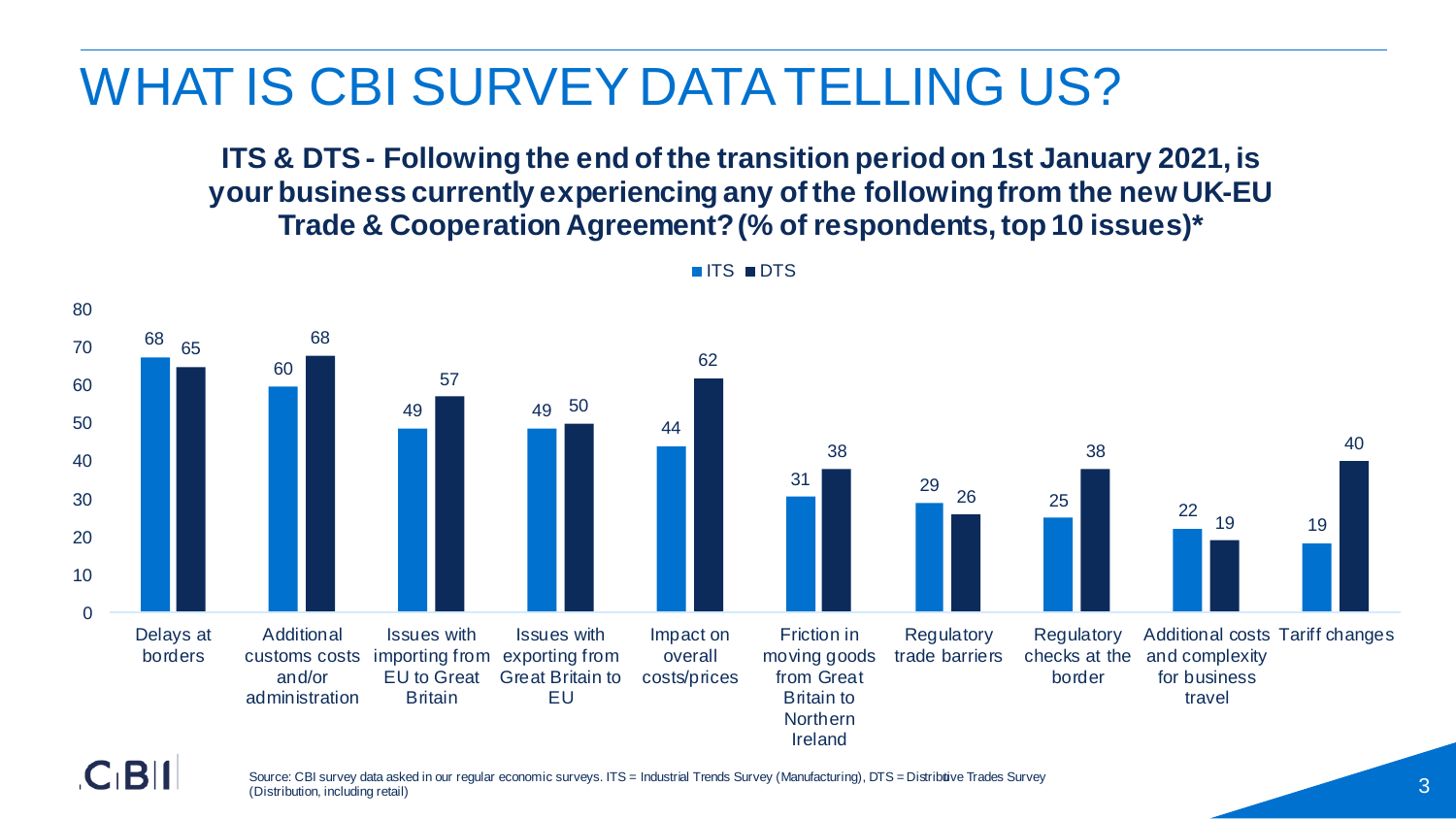## WE ARE SEEING A NUMBER OF CHALLENGES EMERGE FOR MEMBERS

Percy Pigs in Ireland hit by Brexit red tape as M&S warns of tariffs

Sweets are among retailer's products affected by 'rules of origin'



Brexit: Calais traffic slow as Brexit: Calais traffic slow as<br>new border controls face first test

**Delays at borders**

**Additional customs costs and/or administration**

**Impact on overall costs/prices**

**Issues with importing and exporting between EU and GB**

**GB – NI border**